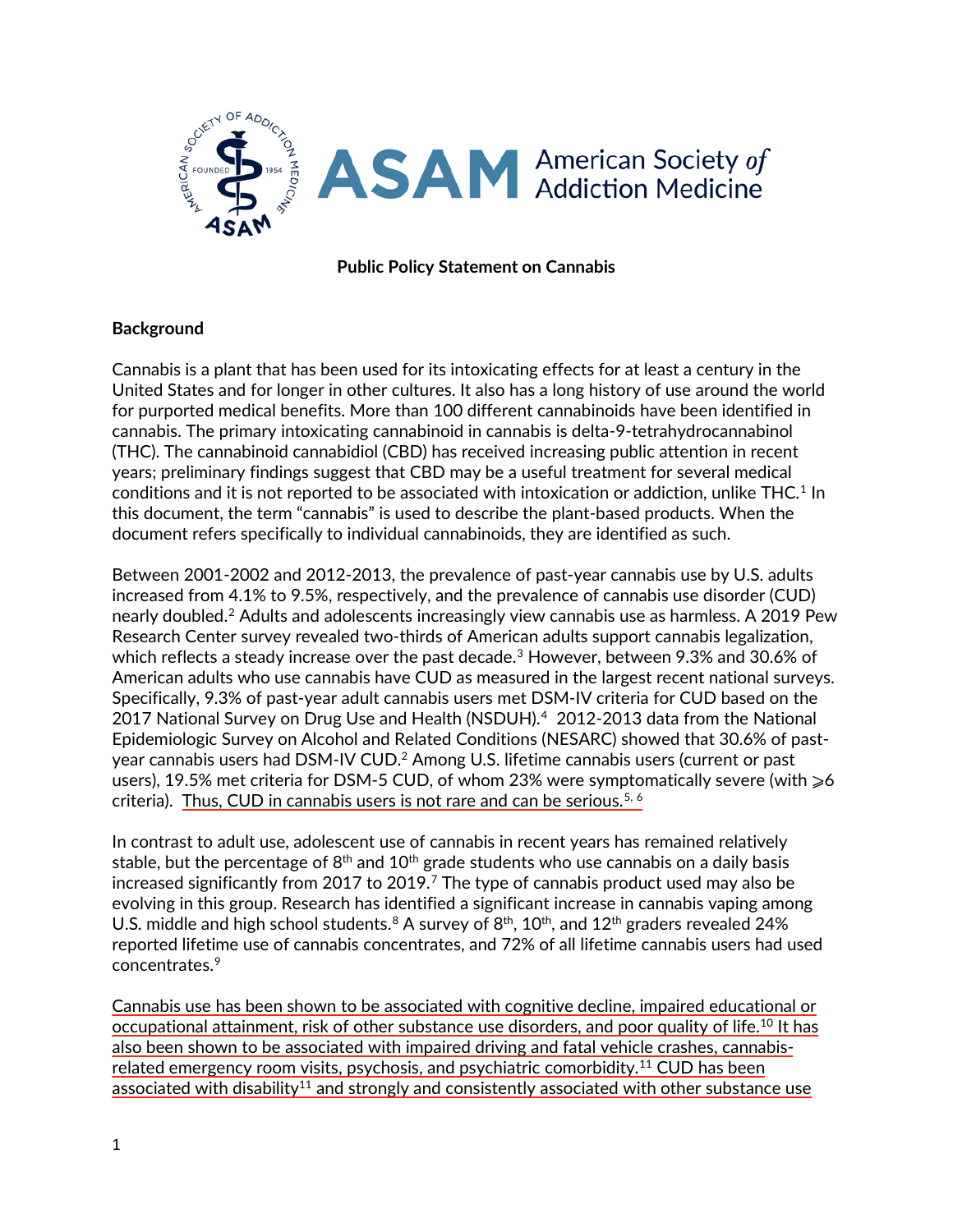and mental disorders. <sup>10</sup> Use of high potency cannabis has been associated with increased frequency of use, cannabis use-related problems, and increased likelihood of anxiety disorder.<sup>[12](#page-9-8)</sup>

Since California voters passed Proposition 215 in 1996 to become the first state to legalize cannabis used for medical purposes, the national conversation about the harms and potential benefits of cannabis use, as well as the most appropriate legal status and regulatory structure to govern its use, has intensified. As of this writing, cannabis remains a Schedule 1 drug under the federal Controlled Substances Act (CSA), indicating the federal government's position that it has no currently accepted medical use and has a high potential for abuse. Despite its federal status and lack of sufficient research evidence supporting medical benefits, as of 2019, 33 states and the District of Columbia have legalized comprehensive, publicly available medical cannabis programs, and 13 additional states allow the use of "low THC, high cannabidiol (CBD)" products for medical reasons in limited situations.<sup>[13](#page-9-9)</sup> Further, voters or legislative bodies in 11 states and the District of Columbia voted to pass measures to legalize cannabis used for non-medical purposes. [14](#page-9-10) Critics of the current CSA scheduling of cannabis argue that it discourages clinical research and Food and Drug Administration (FDA) oversight. Critics also argue that the current schedule discourages regulation of cannabis for non-medical purposes; such regulation could promote public health and reduce cannabis-related harm.

### *Cannabis Used for Medical Purposes*

In 2013-2014, 9.8% of U.S. adults who used cannabis in the past year reported doing so for medical purposes, and 21.2% of adults who reported using cannabis for medical purposes resided in states that had not legalized cannabis use for such purposes. [15](#page-9-11) Over 75% of those who use cannabis for medical purposes also report using it for non-medical purposes. $^{16}\,$  $^{16}\,$  $^{16}\,$ 

States have approved various indications for cannabis use, despite a lack of sufficient scientific evidence for its effectiveness as a medicine for many of these indications. A 2017 review by the National Academies of Sciences, Engineering, and Medicine found conclusive or substantial evidence that cannabinoids are effective in only three conditions: chemotherapy-induced nausea and vomiting, multiple sclerosis-related spasticity, and chronic pain.<sup>[17](#page-9-13)</sup> According to a Cochrane review, the effectiveness of cannabis-based medicines for neuropathic pain was small and may be outweighed by potential harms.<sup>[18](#page-9-14)</sup> A systematic review of 43 randomized controlled trials found that cannabis-based medicine might be effective for chronic pain based on limited evidence, primarily for neuropathic pain, and that, due to small effect sizes, the clinical significance is uncertain.<sup>[19](#page-9-15)</sup>

Although some states include mental health disorders as indications for cannabis for medical purposes, cannabis use may be particularly harmful to populations with or at risk for mental health disorders. A 2019 meta-analysis of 83 studies reported scarce evidence that cannabis or any type or formulation of medicinal cannabinoids improve depressive disorders, anxiety disorders, attention-deficit hyperactivity disorder, Tourette syndrome, post-traumatic stress disorder (PTSD), or psychosis. [20](#page-9-16) In 2019 the American Psychiatric Association stated that "there is no current scientific evidence that cannabis is in any way beneficial for the treatment of any psychiatric disorder. Current evidence supports, at minimum, a strong association of cannabis use with the onset of psychiatric disorders."<sup>[21](#page-9-17)</sup> Cannabis has been shown to contribute to risk factors for the onset and symptom severity of substance-induced psychosis and bipolar disorder as well as the onset of depression and anxiety disorders; there is preliminary evidence that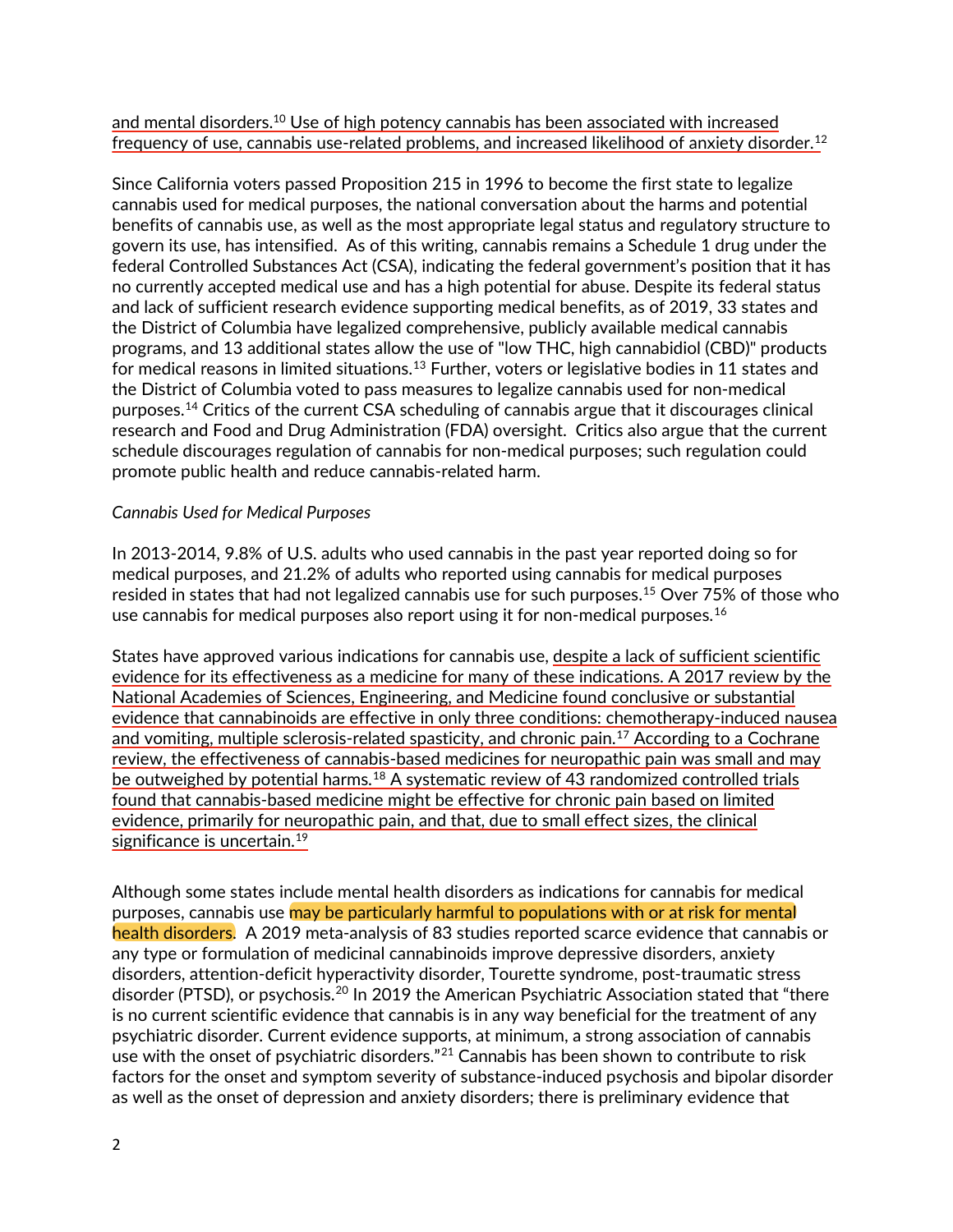ongoing cannabis use in persons with a history of trauma increases the odds of developing PTSD. [22](#page-9-18)

A widely publicized study found lower opioid overdose rates in states that legalized cannabis use for medical purposes compared with other states through 2010.<sup>[23](#page-9-19)</sup> This led some states to include opioid use disorder (OUD) as a possible indication for cannabis used for medical purposes. $^\mathrm{24}$  $^\mathrm{24}$  $^\mathrm{24}$ However, a subsequent analysis extended through 2017 and using similar methods with additional controls found the opposite association.<sup>[25](#page-10-1)</sup> Studies of individuals show an association between cannabis use and increased rates of non-medical opioid use and OUD.<sup>[26](#page-10-2)</sup> There is no current evidence that cannabis is effective for the treatment of OUD.<sup>[27](#page-10-3)</sup> Further, due to its mechanism of action, cannabis would not be expected to reduce opioid overdose rates, unlike the existing FDA-approved medications for OUD. There has been a preliminary finding of an effect of CBD in reducing opioid cue-induced craving,<sup>[28](#page-10-4)</sup> but this requires further research to assess the clinical significance.

Cannabis use during pregnancy has increased in recent years including an increase of 41,000 U.S. pregnant persons who used cannabis daily or near daily between 2015 and 2017. $^{\mathsf{29, \; 30, \; 31}}$  $^{\mathsf{29, \; 30, \; 31}}$  $^{\mathsf{29, \; 30, \; 31}}$  $^{\mathsf{29, \; 30, \; 31}}$  $^{\mathsf{29, \; 30, \; 31}}$  $^{\mathsf{29, \; 30, \; 31}}$  $^{\mathsf{29, \; 30, \; 31}}$  There is a paucity of well-designed studies on the effect of prenatal cannabis exposure and the results have been mixed.<sup>[32](#page-10-8)</sup> There is a growing body of research on the role of the endocannabinoid system in brain development. A study of dispensaries in Colorado found that nearly 70% recommended cannabis products to manage nausea in the first trimester despite lack of evidence and the possibility of harms.<sup>[33](#page-10-9)</sup> Even in states where cannabis use is legal, state laws may deem substance use, including cannabis use, during pregnancy to be *ipso facto* proof of child abuse and require reporting independent of clinical judgment, with potential harms to mother and child that outweigh any benefit of reporting.

Although there is not consensus about the types of pulmonary disease caused by cannabis smoking or the extent of smoking necessary to produce pulmonary disease, the American Lung Association states, "Smoking marijuana clearly damages the human lung."<sup>[34](#page-10-10)</sup> The American Heart Association's Scientific Statement "Medical Marijuana, Recreational Cannabis, and Cardiovascular Health" warns that smoking cannabis has been associated with both cardiovascular and cerebrovascular events.[35](#page-10-11)

To date, the FDA has approved synthetic cannabinoid medications only for the treatment of chemotherapy-associated nausea and vomiting (dronabinol, a synthetic THC, and nabilone, a synthetic substance similar to THC) and loss of appetite and weight loss in HIV/AIDS (dronabinol). A prescription CBD formulation derived from cannabis has been approved by the FDA for the treatment of seizures associated with Lennox-Gastaut syndrome, Dravet syndrome, or tuberous sclerosis. Given the growing numbers of people using cannabis for medical purposes under state-authorized programs outside of FDA purview, the Federation of State Medical Boards has produced "Model Guidelines for the Recommendation of Marijuana in Patient Care."[36](#page-10-12)

## *Cannabis Used for Non-Medical Purposes*

Surveys to assess motives for use of cannabis for non-medical purposes report that positive effects, expanded awareness, and social cohesion are often sought.<sup>[37](#page-10-13), [38](#page-10-14)</sup> In contrast, respondents who report use of cannabis to relieve negative affect states may be using cannabis to relieve withdrawal symptoms.<sup>[39](#page-10-15)</sup> Adult cannabis use has increased over the past two decades.<sup>5</sup> At the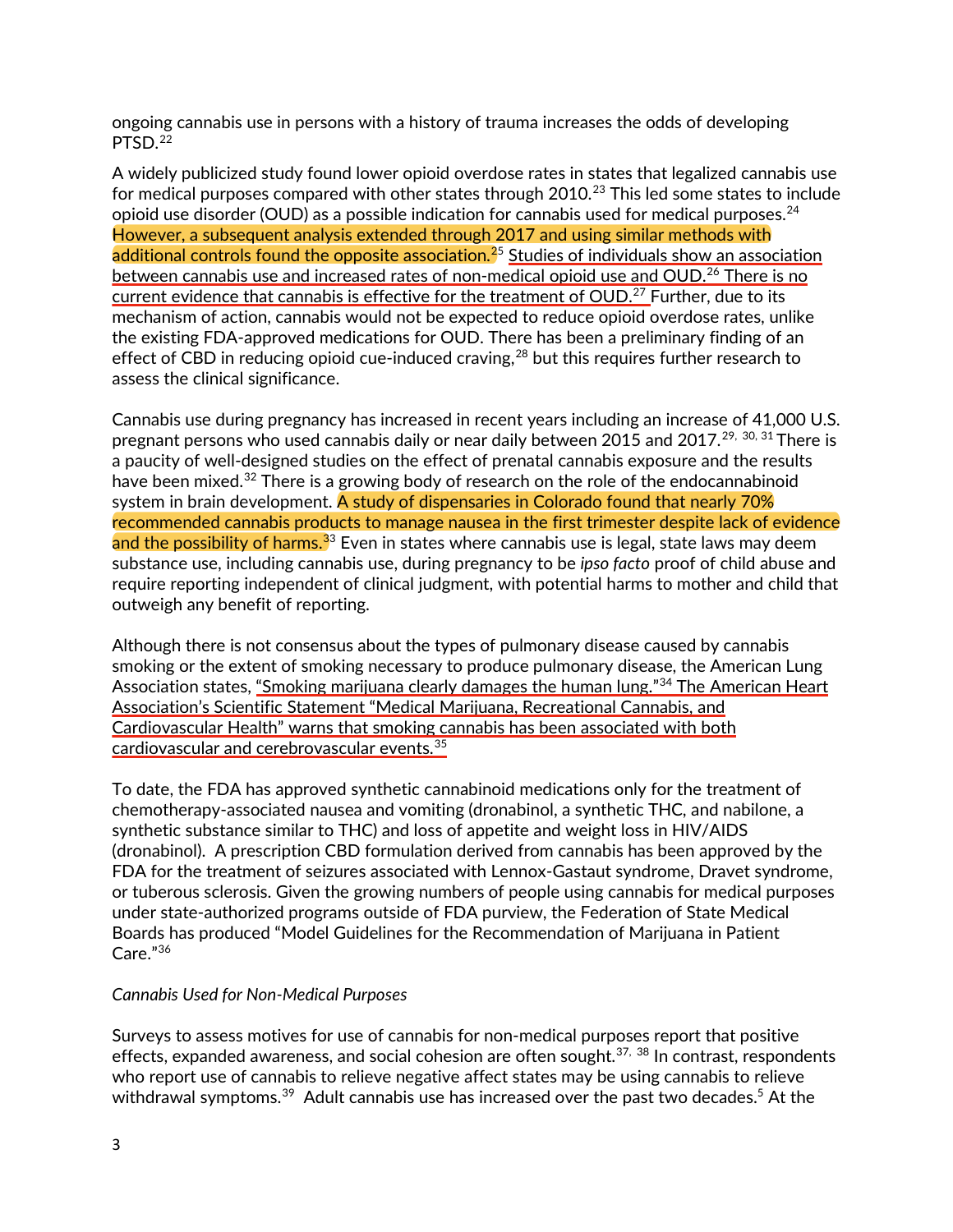same time, the potency of cannabis has increased and manufactured products (concentrates, extracts, edibles, oils, tinctures, and topicals) have proliferated. The concentration of THC in commonly cultivated marijuana plants has increased three-fold between 1995 and 2014 (from  $4\%$  to  $12\%$  respectively), $^{40}$  $^{40}$  $^{40}$  while THC concentrations in cannabis sold in dispensaries averages between 17.7% and 23.2%.<sup>[41](#page-10-17)</sup> Concentrated products have reported concentrations up to 75.9%  ${\sf THC,^{42}}$  ${\sf THC,^{42}}$  ${\sf THC,^{42}}$  and are advertised to be as high as  $100\%$  THC. $^{43}$  $^{43}$  $^{43}$  Manufactured cannabis products are a significant and rapidly growing share of the U.S. market. In 2016, manufactured products represented about one-third of revenues from cannabis used for non-medical purposes in Colorado and Washington.<sup>[44](#page-11-0)</sup> Increased potency of cannabis raises health concerns because cannabis potency has been associated with more adverse reactions, particularly cannabisinduced psychosis. [45](#page-11-1)

Cannabis use by youth and young adults has been associated with harms extending beyond those reported in adults. For example, there is evidence that those who initiate cannabis use at an earlier age and use more frequently are more likely to develop CUD. A 2019 U.S. Surgeon General's Advisory on Marijuana Use and the Developing Brain similarly notes that the risks for addiction and other negative consequences increase with the THC concentration in cannabis used and with younger ages of initiation.<sup>[46](#page-11-2)</sup> Frequent use of cannabis from adolescence into adulthood is also associated with significant declines in  $IQ<sup>47</sup>$  $IQ<sup>47</sup>$  $IQ<sup>47</sup>$  In addition, a recent review on cannabis use and cognition reports that evidence suggests early, frequent and continuous use of high-potency cannabis is correlated with increased risk of developing potentially severe and persistent executive function impairments.<sup>[48](#page-11-4)</sup> Finally, the proliferation of edible cannabis products increases the risk of unintentional overdose and accidental ingestion by children.

In anticipation of the legalization of cannabis use in Canada, an updated Lower–Risk Cannabis Use Guidelines (LRCUG) was published in the American Journal of Public Health in 2017 for distribution to Canadian governmental authorities.<sup>[49](#page-11-5)</sup> The first of the ten recommendations notes that "the most effective way to avoid any risks of cannabis use is to abstain from use." Listed below are six abridged findings that meet the criteria for an evidence grade rating of "substantial" based on the results of well–designed studies, which include randomized controlled trials in humans as well as animals.

- "The later cannabis use is initiated, the lower the risks will be for adverse effects on the user's general health and welfare throughout later life."
- "High THC-content products are generally associated with higher risks for ... acute and chronic mental and behavioral problem outcomes."
- "Regular inhalation of combusted cannabis adversely affects respiratory health outcomes."
- "Frequent or intensive (e.g., daily or near-daily) cannabis use is strongly associated with higher risks of experiencing adverse health and social outcomes related to cannabis use."
- "Driving while impaired from cannabis is associated with an increased risk of involvement in motor-vehicle accidents."
- There are some populations at probable higher risk for cannabis-related adverse effects who should refrain from using cannabis, including those with predisposition for, or a firstdegree family history of, psychosis or substance use disorders, as well as pregnant women (primarily to avoid adverse effects on the fetus or newborn).

Our nation's historically punitive approach to cannabis possession and use has caused harms related to arrest and incarceration, which disproportionately impact low-income communities and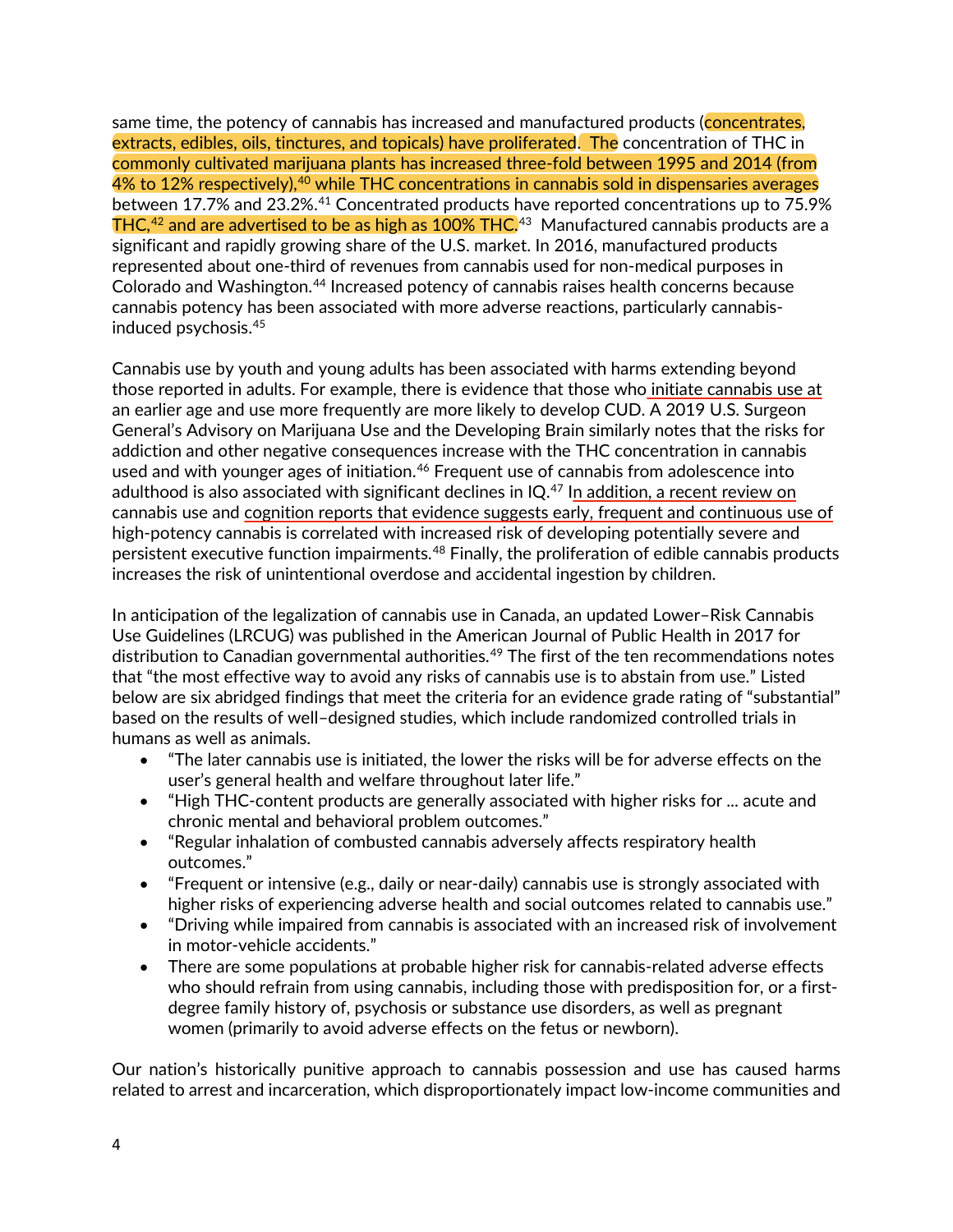persons of color, contributing to racial injustice. Decriminalization of cannabis possession and use could reduce these harms and disparities. Most states that have decriminalized possession retain civil fines that can be especially burdensome to the poor. Typically, escalating civil fines, and/or criminal penalties remain in place when the quantity of cannabis exceeds certain thresholds, or upon repeat offenses. Decriminalization can also include eliminating civil fines in favor of warnings or referrals for clinical evaluation, education or treatment, which stops short of full "legalization" of possession and use (note that the phrase "cannabis legalization" typically includes legalization of production, marketing and sale).<sup>[50](#page-11-6)</sup> Proponents of legalizing cannabis production, marketing and sale seek to reduce harms associated with illegal market control of these activities including the impact of violent criminal organizations and cannabis products of unknown composition and safety.

However, there are concerns regarding commercial models of legalization. The history of major multinational corporations using aggressive marketing strategies to increase and sustain tobacco and alcohol use illustrates the risks of corporate domination of a legalized cannabis market.<sup>[51](#page-11-7)</sup> A 2015 Rand corporation report observed that "the marketing and lobbying muscle of a for-profit industry is likely to influence the future trajectory of marijuana policy. . . There is danger of regulatory capture, with regulators drifting over time toward more industry-friendly postures."[52](#page-11-8),[53](#page-11-9) (Regulatory capture describes a state in which regulated entities have more influence over the regulatory process than what the public interest requires.<sup>54</sup>). <mark>Another</mark> outcome of commercial legalization may be increased use resulting from reductions in price. Commercial cannabis legalization has produced a price collapse in states that have legalized it, including Colorado, Oregon and Washington.<sup>[55](#page-11-11)</sup> Research has shown that demand for cannabis is responsive to changes in its monetary price, although the responsiveness of demand varies by type of user (light, casual, regular or heavy). $56$ 

Non-commercial models of legalization have been proposed to reduce the harms of the illegal market while minimizing potential harms of commercialization, including the risk of regulatory capture and other practices that may increase hazardous use and use by minors. [57,](#page-11-13)[58](#page-11-14),[59](#page-11-15) Noncommercial models of legalization may include limiting manufacturing and distribution to nonprofits, benefit corporations, small cooperatives, buyers' clubs, public authorities, and/or home cultivation. The state store model for alcohol sales in 17 U.S. states has been reported to significantly reduce alcohol-related harm and sales to youth. [60](#page-11-16) Four Canadian provinces limit cannabis sales to state stores.<sup>[61](#page-11-17)</sup> Governments may avoid cannabis commercialization through a state monopoly over production and distribution as in Uruguay. [62](#page-11-18) Similarly, there are state alcohol monopolies in Nordic countries and state tobacco monopolies in various countries. To avoid intrinsic conflicts of interest, the managing government agency should be charged to minimize individual consumption by the public. [63](#page-11-19)

Evidence-informed substance use prevention and treatment interventions can avert or delay the initiation of cannabis use, stop the progression from use to harmful use or addiction, and reduce cannabis use-related negative health, social, and economic impacts. Research has identified several robust risk<sup>[64](#page-12-0)</sup> and protective<sup>[65](#page-12-1)</sup> factors predictive of substance use that are amenable to prevention interventions. Evidence-informed resources exist for educators<sup>[66](#page-12-2)</sup> and clinicians<sup>[67](#page-12-3)</sup> to help prevent adolescent cannabis use. An evidence-based approach to treatment can mitigate CUD-related harm.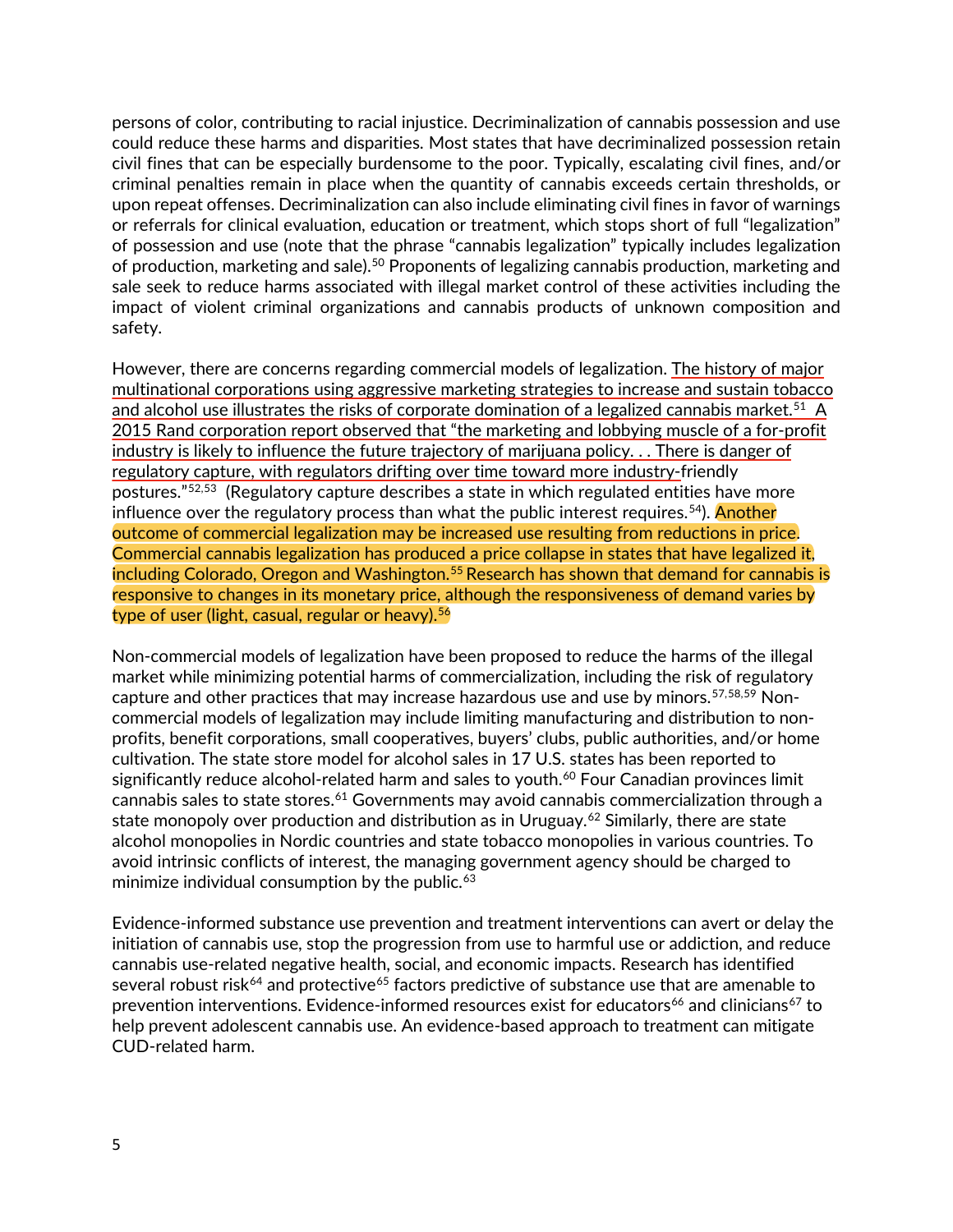## **Recommendations:**

The American Society of Addiction Medicine (ASAM) recommends:

**A. Cannabis and Related Products Used for Medical Purposes**

- **1.** Cannabis used for medical purposes should be rescheduled from Schedule 1 of the Controlled Substances Act (CSA) to promote more clinical research and FDA oversight typical of other medications.
- **2.** Cannabis and cannabis-derived products recommended for medical indications should be subject to FDA review and approval to ensure their safety and effectiveness.
- **3.** Healthcare professionals who recommend non-FDA-approved cannabis products under the authority of state-level medical cannabis programs should be required to complete specific training with an emphasis on risk mitigation and the prevention, diagnosis, and management of cannabis use disorder and other substance use disorders. Such training should be evidence-based and be informed by high standards of medical professionalism.
- **4.** Healthcare professionals who recommend or write permits for non-FDA approved cannabis should do so only within the context of a *bone fide* patient-clinician relationship that includes appropriate patient evaluation, creation of a medical record and follow-up visits to assess the results of use and amend the treatment plan as needed. The same amount of caution exercised when any other controlled substance is prescribed should be applied when cannabis is recommended by a healthcare professional for a medical use. Clinicians should be prepared to discontinue treatment with cannabis if it is not effective or causes harm.
- **5.** Healthcare professionals should only recommend non-FDA-approved cannabis if there is evidence that the potential benefits outweigh the potential harms. Healthcare professionals should avoid recommending cannabis to pregnant persons, and should recommend cannabis with great caution, if at all, to those with substance use disorders or psychiatric disorders, or to children and adolescents. Healthcare professionals should screen all patients for cannabis and other substance use disorders and refer to treatment as appropriate before recommending cannabis to be used for medical purposes.
- **6.** Healthcare professionals should not recommend cannabis use for the treatment of OUD.
- **7.** Regulation of cannabis use for medical purposes should be overseen by departments of health. Indications for cannabis used to treat medical or mental health conditions should not be specified by legislatures or public referenda.
- **8.** Non-FDA-approved cannabis recommended by clinicians should be reported to Prescription Drug Monitoring Programs (PDMPs). Healthcare professionals who recommend cannabis should check the PDMP prior to making a recommendation.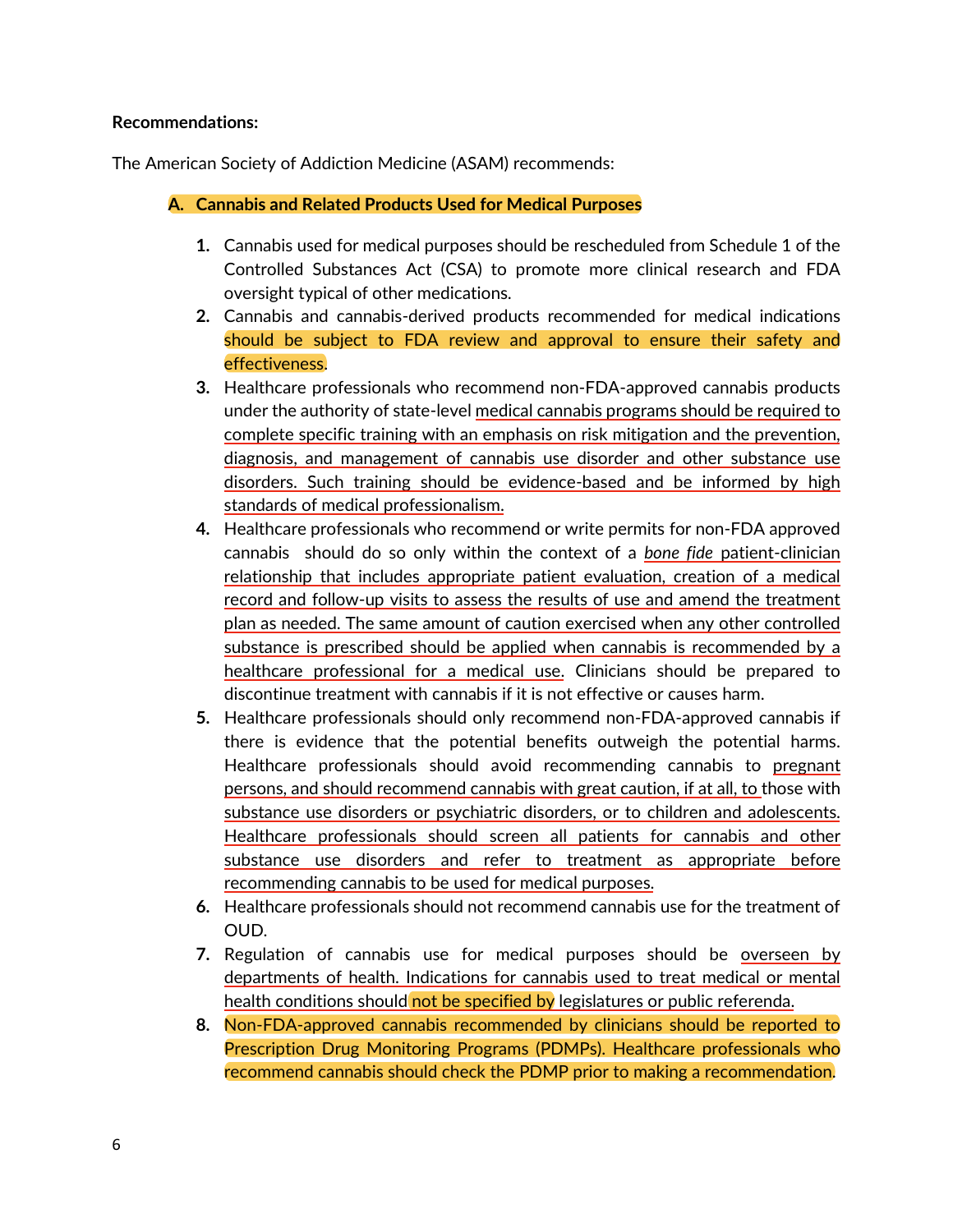- **9.** Potency of non-FDA approved cannabis should be determined and clearly displayed on the label. Healthcare professionals should consider the ratio of CBD to THC with respect to the indication and minimize potential adverse effects.
- **10.** Healthcare professionals should discourage combustion or vaporization of cannabis as a drug delivery method.
- **11.** Federal legislation and regulation should encourage scientific and clinical research on cannabis and its compounds, expand sources of research-grade cannabis, and facilitate the development of FDA-approved medications derived from cannabis such as CBD or other cannabis compounds. Research needs for cannabis to be used for medical purposes include basic outcomes studies for well-defined conditions using well-defined medical cannabis products.

# **B. Cannabis and Related Products Used for Non-Medical Purposes**

- **1.** Public health efforts through evidence-based prevention programs should be strengthened to discourage people from using cannabis products due to their known potential harms. Given the particular risks to children and adolescents, cannabis products should not be distributed to anyone under the age of 21.
- **2.** Cannabis use and possession should be decriminalized, and civil fines and fees should be eliminated whenever possible. A range of non-mandatory civil penalties to enforce restrictions such as age, place of use, quantity limits and others may be needed, however. Contingencies such as referral for clinical assessment or educational activities are preferred as alternatives to civil penalties. There should be no mandatory minimum penalties, which disproportionately punish people of limited means.
- **3.** States should not use cannabis laws with criminal or civil penalties for possession or use to disproportionately penalize certain members of the population who use cannabis (e.g., people with limited means). States should offer automatic expungement for past minor cannabis-related convictions, so that hundreds of thousands of people  $-$  disproportionately people of color  $-$  do not remain marginalized for prior offenses.
- **4.** The CSA should be amended so that as long as states and tribes comply with substantial public health protections – its provisions no longer apply to any person acting in compliance with state or tribal laws relating to the manufacture, production, possession, distribution, dispensation, administration, or delivery of cannabis for non-medical purposes.
- **5.** States or jurisdictions that decide to legalize cannabis production, distribution and sale should use models other than commercialization, such as limiting production, marketing and sale to nonprofits, benefit corporations, small co-ops, buyers' clubs, home cultivation or a public authority.
- **6.** States or jurisdictions that decide to legalize cannabis production, distribution or sale should only do so within a strong public health-based regulatory framework that minimizes the harms related to legalization. These should include best public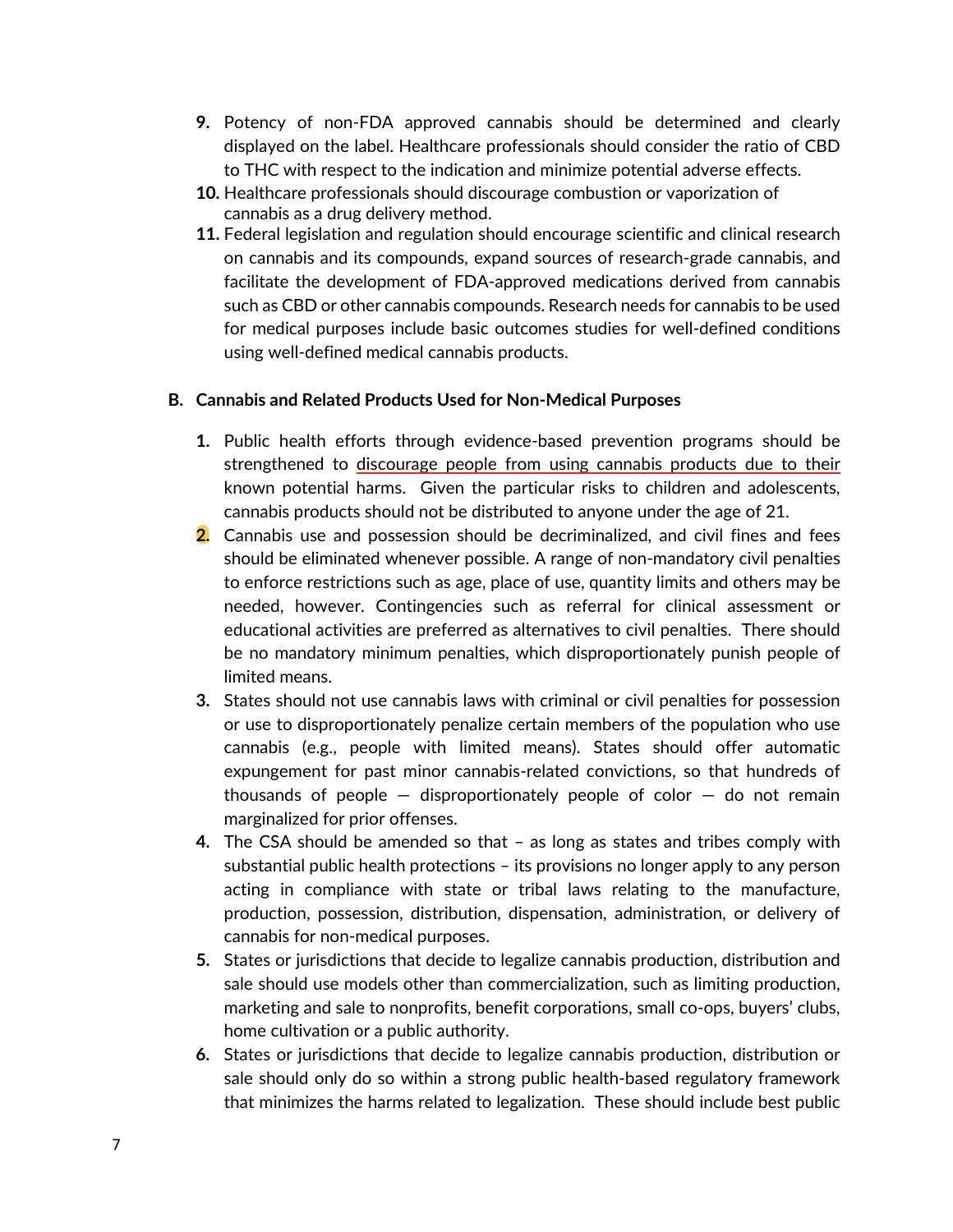health practices established for tobacco control, and components which have been identified as important for minimizing harmful use of tobacco or alcohol. Among these are:  $51,60$ 

- a. Departments of health as lead agencies with a mandate to protect the public by minimizing all use,
- b. Restrict advertising in print and digital media with a youth audience,
- c. An independent advisory board with a strict conflict of interest policy,
- d. Mandatory merchant education and unannounced compliance checks,
- e. Protected local control over smoking and vaping restrictions, with local ability to prohibit cannabis licenses,
- f. Licensee liability with escalating fines and the possibility of permanent license revocation for violations,
- g. Prohibition of combustible or vaporized cannabis use wherever tobacco smoking or vaping is prohibited,
- h. Prohibition of mail order or electronic sales,
- i. Prohibition of product placement and misleading marketing with government health authority approval of packaging and warning labels,
- j. Prohibition of additives or residual chemicals that are toxic or injurious to health, that impart flavor, or create the impression of a health or energy benefit (e.g. vitamins, caffeine),
- k. Standardized plain packaging,
- l. Messaging on health risks that are aimed at the general public, with health warnings on advertising, promotion, and sponsorship covering a significant portion of the principle display area,
- m. Health warnings against use by persons under age 21 or pregnant persons,
- n. Regularly updated pricing and taxation policies effective to deter consumption,
- o. Quality standards determined by governmental health departments with testing by independent labs.
- **7.** Health messages should warn against cannabis use by persons with a history of mental illness or substance use disorder, as well as persons who are pregnant, and should warn about the risk of impaired driving.
- **8.** Given the correlation between cannabis potency and adverse reactions, particularly cannabis-induced psychosis, potency should be limited.
- **9.** A substantial proportion of cannabis tax revenue should be earmarked to fund prevention and mitigation of cannabis-related harm, and substance use disorder prevention and treatment programs, including public awareness campaigns about the risks of cannabis use, including cannabis use disorder. Cannabis-generated revenue should also be used for enforcement of laws and regulations. Use of cannabis tax revenue for other purposes may create inappropriate incentives to maximize cannabis sales and revenue, despite negative public health consequences.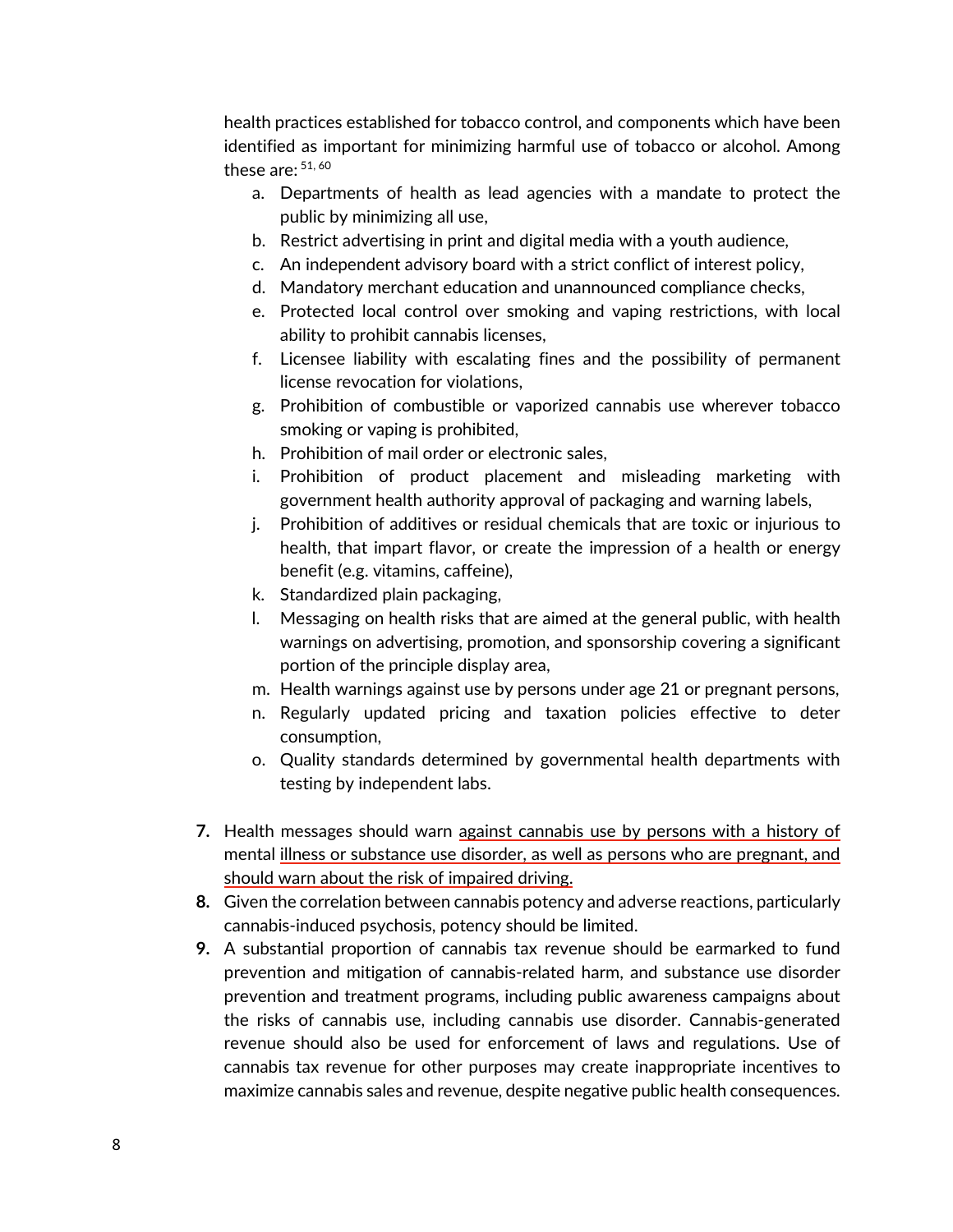- **10.** Healthcare professionals should be trained to identify unhealthy cannabis use and use disorder, raise awareness in patients to motivate change, and refer for treatment when cannabis use disorder is identified.
- **11.** Women who are pregnant or contemplating pregnancy should be encouraged to avoid or discontinue cannabis use. Cannabis use during lactation and breastfeeding should also be discouraged as there are insufficient data to evaluate its effect on infants.<sup>[68](#page-12-4)</sup>
- **12.** Excluding emergency circumstances, pregnant women should have a choice whether or not to provide consent for cannabis testing including during labor and delivery. Clinicians should explain state statute and local child welfare reporting requirements as part of the consent process. [69](#page-12-5)
- **13.** Future research should include studies on the potential relative harms of various drug delivery systems and potency levels, patterns of cannabis use, prevalence of cannabis-related harm, impairment and motor vehicle crashes, and the effectiveness of prevention and control programs.

# *Adopted by the ASAM Board of Directors October 10, 2020.*

 © Copyright 2020. American Society of Addiction Medicine, Inc. All rights reserved. Permission to make digital or hard copies of this work for personal or classroom use is granted without fee provided that copies are not made or distributed for commercial, advertising or promotional purposes, and that copies bear this notice and the full citation on the first page. Republication, systematic reproduction, posting in electronic form on servers, redistribution to lists, or other uses of this material require prior specific written permission or license from the Society. ASAM Public Policy Statements normally may be referenced in their entirety only without editing or paraphrasing, and with proper attribution to the society. Excerpting any statement for any purpose requires specific written permission from the Society. Public Policy statements of ASAM are revised on a regular basis; therefore, those wishing to utilize this document must ensure that it is the most current position of ASAM on the topic addressed.

**American Society of Addiction Medicine** 4601 North Park Avenue **•** Upper Arcade Suite 101 **•** Chevy Chase, MD 20815-4520 TREAT ADDICTION **•** SAVE LIVES PHONE: (301) 656-3920 **•** FACSIMILE: (301) 656-3815 E-MAIL: EMAIL@ASAM.ORG **•** WEBSITE: HTTP://WWW.ASAM.ORG

l

<span id="page-8-2"></span><span id="page-8-1"></span><span id="page-8-0"></span><sup>1</sup> World Health Organization, Expert Committee on Drug Dependence. Cannabidiol (CBD) Critical Review Report. 2018. Available at[: https://www.who.int/medicines/access/controlled-substances/CannabidiolCriticalReview.pdf](https://www.who.int/medicines/access/controlled-substances/CannabidiolCriticalReview.pdf) <sup>2</sup> Hasin DS, Saha TD, Kerridge BT, et al. Prevalence of Marijuana Use Disorders in the United States Between 2001- 2002 and 2012-2013. *JAMA Psychiatry*. 2015;72(12):1235-1242. doi:10.1001/jamapsychiatry.2015.1858 <sup>3</sup> Daniller A. Two-thirds of Americans support marijuana legalization. FactTank: News in the Numbers. November 14, 2019. Available at: [https://www.pewresearch.org/fact-tank/2019/11/14/americans-support-marijuana](https://www.pewresearch.org/fact-tank/2019/11/14/americans-support-marijuana-legalization/)[legalization/](https://www.pewresearch.org/fact-tank/2019/11/14/americans-support-marijuana-legalization/) Accessed September 3, 2020.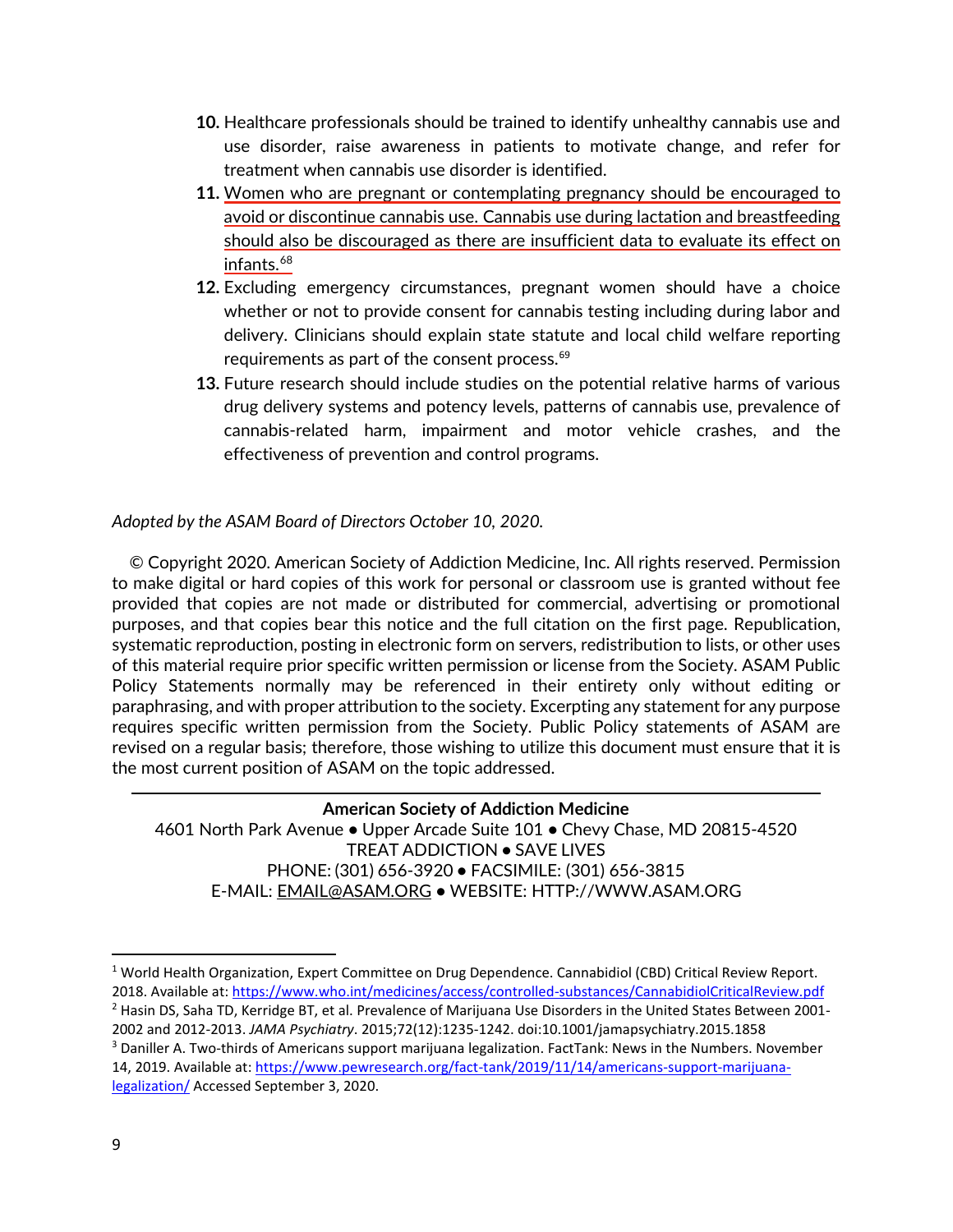<span id="page-9-0"></span> 4 Compton WM, Han B, Jones CM, and Blanco C. Cannabis use disorders among adults in the United States during a time of increasing use of cannabis. Drug and Alcohol Dependence. 2019;204:107468. <https://doi.org/10.1016/j.drugalcdep.2019.05.008>

<span id="page-9-1"></span><sup>5</sup> Hasin DS. US Epidemiology of Cannabis Use and Associated Problems. Neuropsychopharmacology Reviews 2018;43:195–212; doi:10.1038/npp.2017.198; published online 8 November 2017

<span id="page-9-2"></span><sup>6</sup> Cougle JR, Hakes JK, Macatee RJ, Zvolensky MJ, Chavarria J. Probability and correlates of dependence among regular users of alcohol, nicotine, cannabis, and cocaine: concurrent and prospective analyses of the National Epidemiologic Survey on Alcohol and Related Conditions. *J Clin Psychiatry*. 2016;77(4):e444-e450. doi:10.4088/JCP.14m09469

<span id="page-9-3"></span><sup>7</sup> Johnston, LD, Miech, RA, O'Malley, PM, Bachman, JG, Schulenberg, JE, & Patrick, ME. Monitoring the Future national survey results on drug use 1975-2019: Overview, key findings on adolescent drug use.2020. Ann Arbor: Institute for Social Research, University of Michigan.

<span id="page-9-4"></span><sup>8</sup> Miech RA, Patrick ME, O'Malley PM, Johnston LD, Bachman JG. Trends in Reported Marijuana Vaping Among US Adolescents, 2017-2019. *JAMA.* Published online December 17, 2019.

doi[:https://doi.org/10.1001/jama.2019.20185](https://doi.org/10.1001/jama.2019.20185)

<span id="page-9-5"></span><sup>9</sup> Meier MH, Docherty M, Leischow Sj, et al. Cannabis Concentrate Use in Adolescents*. Pediatrics.* Sep 2019;144 (3): e20190338; **DOI:** 10.1542/peds.2019-0338

<span id="page-9-6"></span><sup>10</sup> Hasin DS, Kerridge BT, Saha TD, et al. Prevalence and Correlates of DSM-5 Cannabis Use Disorder, 2012-2013: Findings from the National Epidemiologic Survey on Alcohol and Related Conditions-III. *Am J Psychiatry*. 2016;173(6):588-599. doi:10.1176/appi.ajp.2015.15070907

<span id="page-9-7"></span><sup>11</sup> Hasin DS. US Epidemiology of Cannabis Use and Associated Problems. *Neuropsychopharmacology*. 2018 Jan; 43(1): 195–212. Free full text: <https://www.ncbi.nlm.nih.gov/pmc/articles/PMC5719106/>

<span id="page-9-8"></span><sup>12</sup> Hines LA, Freeman TP, Gage SH, et al. Association of High-Potency Cannabis Use With Mental Health and Substance Use in Adolescence [published online ahead of print, 2020 May 27]. *JAMA Psychiatry*. 2020;e201035. doi:10.1001/jamapsychiatry.2020.1035

<span id="page-9-9"></span><sup>13</sup> National Conference of State Legislatures. State Medical Marijuana Laws. September 27, 2019. Available at: <http://www.ncsl.org/research/health/state-medical-marijuana-laws.aspx> Accessed October 17, 2019.

<span id="page-9-10"></span><sup>14</sup> National Conference of State Legislatures. Marijuana Deep Dive[. http://www.ncsl.org/bookstore/state](http://www.ncsl.org/bookstore/state-legislatures-magazine/marijuana-deep-dive.aspx)[legislatures-magazine/marijuana-deep-dive.aspx](http://www.ncsl.org/bookstore/state-legislatures-magazine/marijuana-deep-dive.aspx) Accessed November 14, 2019

<span id="page-9-11"></span><sup>15</sup> Compton WM, Han B, Hughes A, Jones CM, and Blanco C. Use of marijuana for medical purposes among adults in the United States. *JAMA*. 2017;317(2):209-211. doi:10.1001/jama.2016.18900

<span id="page-9-12"></span><sup>16</sup> Pacula et al, In the weeds: a baseline view of cannabis use among legalizing states and their neighbors. Addiction. 2016;111(6):973–80.

<span id="page-9-13"></span><sup>17</sup> National Academies of Sciences, Engineering, and Medicine. 2017. The Health Effects of Cannabis and Cannabinoids: The Current State of Evidence and Recommendations for Research. Washington, DC: The National Academies Press. https://doi.org/10.17226/24625.

<span id="page-9-14"></span><sup>18</sup> Mücke M, Phillips T, Radbruch L, Petzke F, Häuser W. Cannabis-based medicines for chronic neuropathic pain in adults. Cochrane Database of Systematic Reviews 2018, Issue 3. Art. No.: CD012182. DOI: 10.1002/14651858.CD012182.pub2.

<span id="page-9-15"></span><sup>19</sup> Aviram J, Samuelly-Leichtag G. Efficacy of Cannabis-Based Medicines for Pain Management: A Systematic Review and Meta-Analysis of Randomized Controlled Trials. *Pain Physician*. 2017;20(6):E755-E796.

<span id="page-9-16"></span><sup>20</sup> Black, N, Stockings, E, Campbell, G, Tran, T. et al. Cannabinoids for the treatment of mental disorders and symptoms of mental disorders: a systematic review and meta-analysis. *The Lancet Psychiatry* 2019; 6:995-1010

<span id="page-9-17"></span><sup>21</sup> American Psychiatric Association. Position Statement in Opposition to Cannabis as Medicine. July 2019. Available at: file:///C:/Users/susan/Downloads/Position-Cannabis-as-Medicine.pdf

<span id="page-9-18"></span> $22$  Lee JY, Brook JS, Finch SJ, & Brook DW. Trajectories of cannabis use beginning in adolescence associated with symptoms of posttraumatic stress disorder in the mid-thirties. *Substance Abuse*. 2018;39:(1)39-45, DOI: 10.1080/08897077.2017.1363121

<span id="page-9-19"></span><sup>23</sup> Bachhuber MA, Saloner B, and Cunningham CO. Medical Cannabis Laws and Opioid Analgesic Overdose Mortality in the United States, 1999-2010. *JAMA Intern Med.* 2014;174(10):1668-1673. doi:10.1001/jamainternmed.2014.4005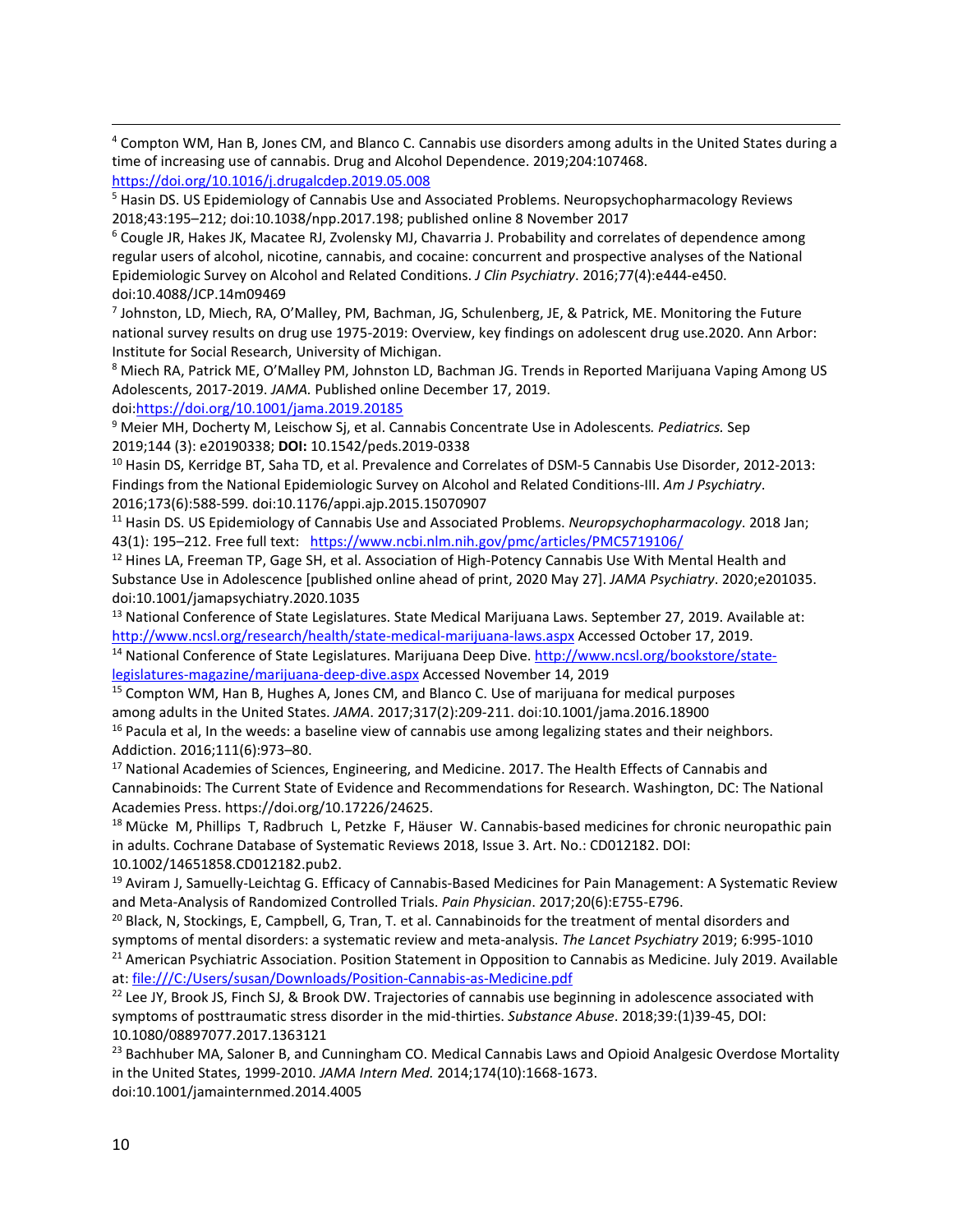<span id="page-10-0"></span><sup>24</sup> Association of State and Territorial Health Officials. State Approaches to Treating Opioid Use Disorder With Medical Marijuana. February 8, 2018. Available at: [https://www.astho.org/StatePublicHealth/State-Approaches](https://www.astho.org/StatePublicHealth/State-Approaches-to-Treating-Opioid-Use-Disorder-With-Medical-Marijuana/02-08-18/)[to-Treating-Opioid-Use-Disorder-With-Medical-Marijuana/02-08-18/](https://www.astho.org/StatePublicHealth/State-Approaches-to-Treating-Opioid-Use-Disorder-With-Medical-Marijuana/02-08-18/) Accessed December 9, 2019

<span id="page-10-1"></span><sup>25</sup> Shover CL, Davis CS, Gordon SC and Humphreys K. Association between medical cannabis laws and opioid overdose mortality has reversed over time. *PNAS* June 25, 2019 116 (26) 12624-12626; first published June 10, 2019 <https://doi.org/10.1073/pnas.1903434116>

<span id="page-10-2"></span><sup>26</sup> Olfson M, Wall MM, Liu S-M, and Blanco C. Cannabis Use and Risk of Prescription Opioid Use Disorder in the United States. *Am Jour Psychiatry.* Jan 2018; 175(1):47-53.<https://doi.org/10.1176/appi.ajp.2017.17040413>

<span id="page-10-3"></span><sup>27</sup> Humphreys K and Saitz R. Should Physicians Recommend Replacing Opioids With Cannabis? JAMA. 2019 Feb 19;321(7):639-640. doi: 10.1001/jama.2019.0077.

<span id="page-10-4"></span> $^{28}$  Hurd, YL, Spriggs, S, Alishayev, J et al. Cannabidiol for the reduction of cue-induced craving and anxiety in drugabstinent individuals with heroin use disorder: a double-blind randomized placebo-controlled trial. AJP in Advance (doi: 10.1176/appi.ajp.2019.18101191.

<span id="page-10-5"></span><sup>29</sup> McCance-Katz EF. The National Survey on Drug Use and Health: 2017. Substance Abuse and Mental Health Services Administration. https://www.samhsa.gov/data/sites/default/files/nsduh-ppt-09-2018.pdf. Accessed August 8, 2020.

<span id="page-10-7"></span><span id="page-10-6"></span><sup>30</sup> Volkow ND, Han B, Compton WM, McCance-Katz EF. Self-reported Medical and Nonmedical Cannabis Use Among Pregnant Women in the United States. *JAMA.* 2019;322(2):167–169. doi:10.1001/jama.2019.7982 <sup>31</sup> Young-Wolff KC, Sarovar V, Tucker L, et al. Self-reported Daily, Weekly, and Monthly Cannabis Use Among Women Before and During Pregnancy. *JAMA Netw Open.* 2019;2(7):e196471.

doi:10.1001/jamanetworkopen.2019.6471

<span id="page-10-8"></span><sup>32</sup> Gunn JK, et al. Prenatal exposure to cannabis and maternal and child health outcomes: a systematic review and meta-analysis. BMJ Open. 2016;6(4) Free full text: <https://www.ncbi.nlm.nih.gov/pmc/articles/PMC4823436/>

<span id="page-10-9"></span><sup>33</sup> Dickson B, Mansfield C, Guiahi M, et al. Recommendations From Cannabis Dispensaries About First-Trimester Cannabis Use. *Obstet Gynecol*. 2018;131(6):1031-1038. doi:10.1097/AOG.0000000000002619

<span id="page-10-10"></span>34 American Lung Association. Marijuana and Lung Health. May 27, 2020. Available at: [https://www.lung.org/quit](https://www.lung.org/quit-smoking/smoking-facts/health-effects/marijuana-and-lung-health)[smoking/smoking-facts/health-effects/marijuana-and-lung-health](https://www.lung.org/quit-smoking/smoking-facts/health-effects/marijuana-and-lung-health) Accessed September 3, 2020.

<span id="page-10-11"></span><sup>35</sup> American Heart Association. Medical Marijuana, Recreational Cannabis, and Cardiovascular Health. *Circulation*. 2020;142:00–00. DOI: 10.1161/CIR.0000000000000883

<span id="page-10-12"></span><sup>36</sup> See Federation of State Medical Boards Model Guidelines for the Recommendation of Marijuana in Patient Care. Available at: [https://www.fsmb.org/siteassets/advocacy/policies/model-guidelines-for-the-recommendation-of](https://www.fsmb.org/siteassets/advocacy/policies/model-guidelines-for-the-recommendation-of-marijuana-in-patient-care.pdf)[marijuana-in-patient-care.pdf](https://www.fsmb.org/siteassets/advocacy/policies/model-guidelines-for-the-recommendation-of-marijuana-in-patient-care.pdf)

<span id="page-10-13"></span>37 Benschop A, Liebregts N, van der Pol P, et al. Reliability and validity of the Marijuana Motives Measure among young adult frequent cannabis users and associations with cannabis dependence. *Addictive Behaviors* 2015;40 : 91–95.

<span id="page-10-14"></span><sup>38</sup> Cooper ML, Kuntsche E, Levitt A, Barber LL, and Wolf S. Motivational Models of Substance Use: A Review of Theory and Research on Motives for Using Alcohol, Marijuana, and Tobacco**.** In: Sher KJ, ed. *The Oxford Handbook of Substance Use Disorders, Volume 1.* Oxford, England: Oxford University Press; 2015. doi: 10.1093/oxfordhb/9780199381678.013.017

<span id="page-10-16"></span><span id="page-10-15"></span><sup>39</sup> Levin KH, Copersino ML, Heishman SJ, et al. Cannabis withdrawal symptoms in non-treatment-seeking adult cannabis smokers. *Drug Alcohol Depend*. 2010;111(1-2):120-127. doi:10.1016/j.drugalcdep.2010.04.010 <sup>40</sup> Elsohly, M. A., Mehmedic, Z., Foster, S. (2016). Changes in Cannabis Potency Over the Last 2 Decades (1995- 2014): Analysis of Current Data in the United States. Biological Psychiatry, 79(7), 613-619. doi:10.1016/j.biopsych.2016.01.004.

<span id="page-10-17"></span><sup>41</sup> Jikomes, N., & Zoorob, M. (2018). The Cannabinoid Content of Legal Cannabis in Washington State Varies Systematically Across Testing Facilities and Popular Consumer Products. Scientific reports, 8(1), 4519. doi:10.1038/s41598-018-22755-2

<span id="page-10-18"></span>42 Alzghari, S. K., Fung, V., Rickner, S. S., Chacko, L., & Fleming, S. W. (2017). To Dab or Not to Dab: Rising Concerns Regarding the Toxicity of Cannabis Concentrates. Cureus, 9(9), e1676. doi:10.7759/cureus.1676.

<span id="page-10-19"></span>43 Lindsey N. The 12 Most Potent THC Concentrates. High Times. Available at: [https://hightimes.com/dabs/most](https://hightimes.com/dabs/most-potent-thc-concentrates/)[potent-thc-concentrates/](https://hightimes.com/dabs/most-potent-thc-concentrates/) Accessed August 25, 2020.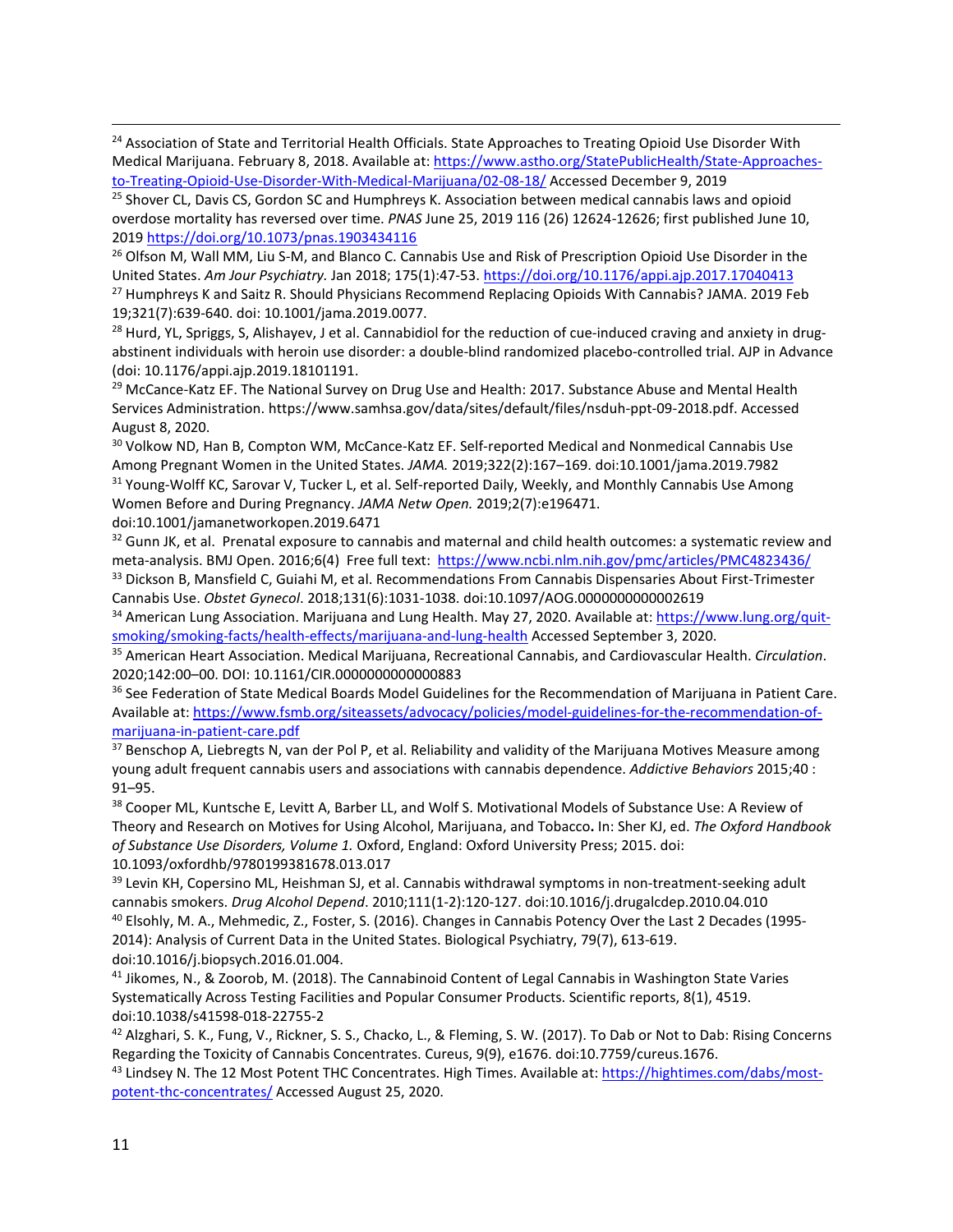<span id="page-11-0"></span> 44 National Academies of Sciences, Engineering, and Medicine. 2017. The health effects of cannabis and cannabinoids: The current state of evidence and recommendations for research. Washington, DC: The National Academies Press. doi: 10.17226/24625.

<span id="page-11-1"></span><sup>45</sup> Forti MD, Quattrone D, Freeman TP, Tripoli G, Gayer-Anderson C, Quigley H, et al. The contribution of cannabis use to variation in the incidence of psychotic disorder across Europe (EU-GEI): a multicentre case-control study. *The Lancet Psychiatry.* 2019 May;6(5):427-436. doi: https://doi.org/10.1016/S2215-0366(19)30048-3 <sup>46</sup> Surgeon General's Advisory on Marijuana Use & the Developing Brain. 2019. Available at:

<span id="page-11-2"></span>[https://www.hhs.gov/surgeongeneral/reports-and-publications/addiction-and-substance-misuse/advisory-on](https://www.hhs.gov/surgeongeneral/reports-and-publications/addiction-and-substance-misuse/advisory-on-marijuana-use-and-developing-brain/index.html)[marijuana-use-and-developing-brain/index.html](https://www.hhs.gov/surgeongeneral/reports-and-publications/addiction-and-substance-misuse/advisory-on-marijuana-use-and-developing-brain/index.html) Accessed November 27, 2019.

<span id="page-11-3"></span><sup>47</sup> Volkow, N. D., Baler, R. D., Compton, W. M., & Weiss, S. R. B. Adverse health effects of marijuana use. *The New England* 

<span id="page-11-4"></span><sup>48</sup> Colizzi, M, Tosato, S, Ruggeri, M. Cannabis and Cognition: Connecting the Dots towards the Understanding of the Relationship. Brain Sci. 2020, 10, 133; doi:10.3390/brainsci10030133

<span id="page-11-5"></span> $49$  Fischer, B, Russell, C, Sabioni, P et al. Lower-risk cannabis use guidelines, update of evidence recommendations. Am J Public Health. 2017;107:e1–e12. doi:10.2105/AJPH.2017.303818.

<span id="page-11-6"></span><sup>50</sup> Csete J et al. Public Health and International Drug Policy; Report of the Johns Hopkins – Lancet Commission on Drug Policy and Health Lancet. 2016 Apr 2; 387(10026): 1427–1480. Free full text:

https://www.ncbi.nlm.nih.gov/pmc/articles/PMC5042332/

<span id="page-11-7"></span><sup>51</sup> Barry, R. A, & Glantz, S. A. (2017). Lessons from Tobacco for Developing Marijuana Legalization Policy. *UCSF: Center for Tobacco Control Research and Education*. Retrieved from<https://escholarship.org/uc/item/87j477b7>

<span id="page-11-8"></span><sup>52</sup> Caulkins, JP et al. Considering Marijuana Legalization: Insights for Vermont and Other Jurisdictions. Santa Monica, CA: RAND Corporation, 2015. Free full text: [www.rand.org/pubs/research\\_reports/RR864.html](http://www.rand.org/pubs/research_reports/RR864.html)

<span id="page-11-9"></span><sup>53</sup> Hall W et al. Assessing the public health impacts of legalizing recreational cannabis use in the USA. Clinical Pharmacology & Therapeutics. Volume 97, Issue6. June 2015. Pages 607-615.

Free Full text: https://www.medicinalgenomics.com/wp-content/uploads/2011/12/Assessing-the-pub-healthimpacts-of-legalizing-recreational-cannabis-use-in-the-USA.pdf

<span id="page-11-10"></span><sup>54</sup> Hempling S. "Regulatory Capture": Sources and Solutions. Emory Corporate Governance and Accountability Review. Available at[: https://law.emory.edu/ecgar/content/volume-1/issue-1/essays/regulatory-capture.html](https://law.emory.edu/ecgar/content/volume-1/issue-1/essays/regulatory-capture.html) Accessed June 16, 2020

<span id="page-11-11"></span><sup>55</sup> Humphreys K. How legalization caused the price of marijuana to collapse. The Washington Post. September 5, 2017. Available at[: https://www.washingtonpost.com/news/wonk/wp/2017/09/05/how-legalization-caused-the](https://www.washingtonpost.com/news/wonk/wp/2017/09/05/how-legalization-caused-the-price-of-marijuana-to-collapse/)[price-of-marijuana-to-collapse/](https://www.washingtonpost.com/news/wonk/wp/2017/09/05/how-legalization-caused-the-price-of-marijuana-to-collapse/) And Humphreys K. Marijuana is getting cheaper. For some states, that's a problem. The Washington Post. November 16, 2018. Available at:

[https://www.washingtonpost.com/business/2018/11/16/marijuana-is-getting-cheaper-some-states-thats](https://www.washingtonpost.com/business/2018/11/16/marijuana-is-getting-cheaper-some-states-thats-problem/)[problem/](https://www.washingtonpost.com/business/2018/11/16/marijuana-is-getting-cheaper-some-states-thats-problem/)

<span id="page-11-12"></span><sup>56</sup> Pacula RL, Lundberg R. Why Changes in Price Matter When Thinking About Marijuana Policy: A Review of the Literature on the Elasticity of Demand. *Public Health Rev*. 2014;35(2):1-18. doi:10.1007/BF03391701

<span id="page-11-13"></span><sup>57</sup> Caulkins JP and Kilborn ML. Cannabis legalization, regulation, & control: a review of key challenges for local, state, and provincial officials. The American Journal of Drug and Alcohol Abuse. 2019;45(6):689-697. doi: 10.1080/00952990.2019.1611840

<span id="page-11-14"></span><sup>58</sup> Hall W et al. Assessing the public health impacts of legalizing recreational cannabis use in the USA. Clinical Pharmacology & Therapeutics. June 2015;97(6):607-615.

<span id="page-11-15"></span><sup>59</sup> Laqueura H et al. The impact of cannabis legalization in Uruguay on adolescent cannabis use. International Journal of Drug Policy. 2020; 80:102748.

<span id="page-11-16"></span><sup>60</sup> Shover CL, Humphreys K. Six policy lessons relevant to cannabis legalization. *Am J Drug Alcohol Abuse*. 2019;45(6):698-706. doi:10.1080/00952990.2019.1569669

<span id="page-11-17"></span> $61$  Crépault JF. Cannabis Legalization in Canada: Reflections on Public Health and the Governance of Legal Psychoactive Substances. *Front. Public Health.* 2018;6:220. doi: 10.3389/fpubh.2018.00220

<span id="page-11-18"></span> $62$  Laqueur H, Rivera-Aguirre A, Shev A, et al. The impact of cannabis legalization in Uruguay on adolescent cannabis use [published online ahead of print, 2020 May 6]. *Int J Drug Policy*. 2020;80:102748. doi:10.1016/j.drugpo.2020.102748

<span id="page-11-19"></span>12  $63$  Barry RA, Glantz S (2016) A Public Health Framework for Legalized Retail Marijuana Based on the US Experience: Avoiding a New Tobacco Industry. PLoS Med 13(9): e1002131. https://doi.org/10.1371/journal.pmed.1002131